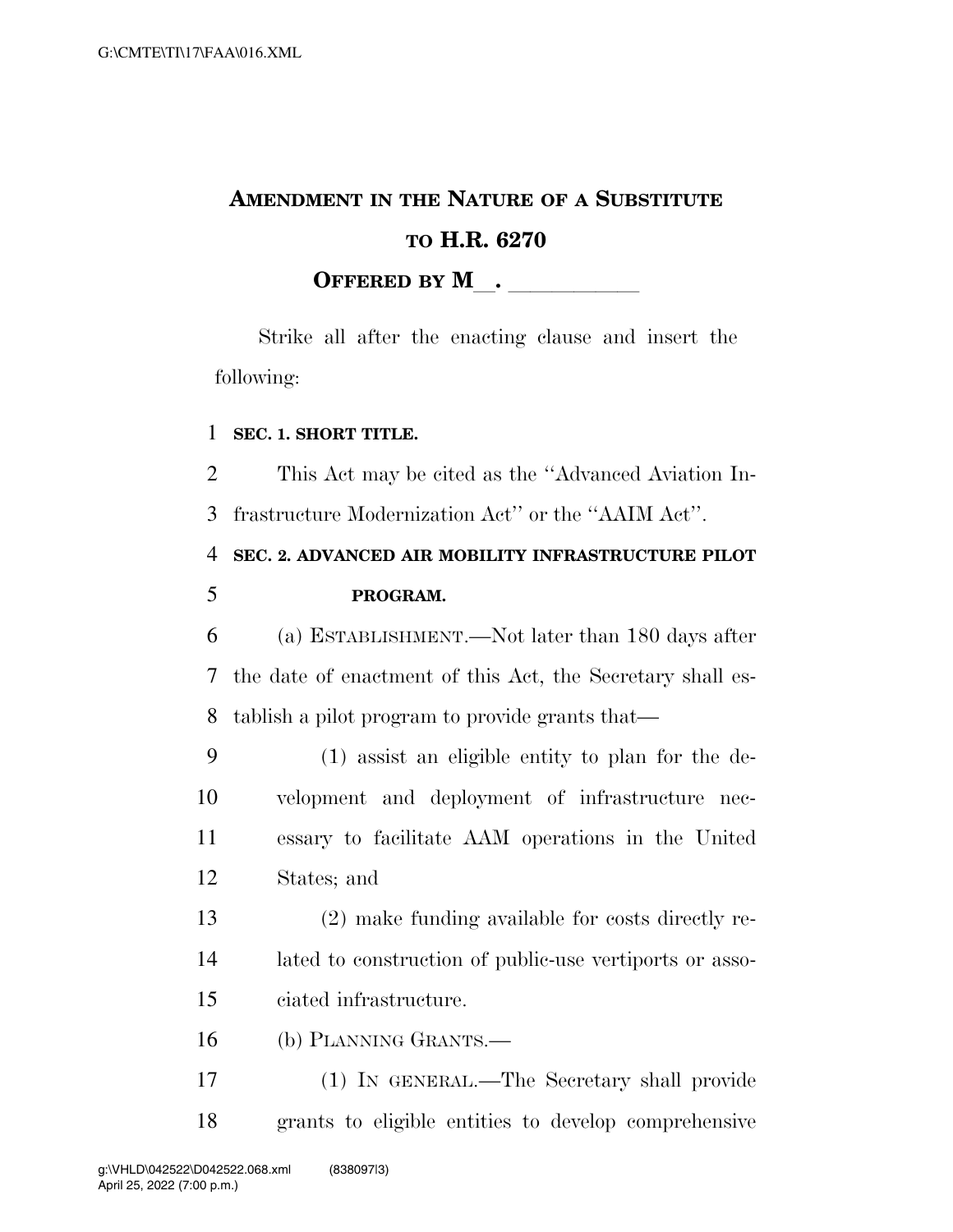| $\overline{2}$<br>structure.<br>3<br>$(2)$ COMPREHENSIVE PLAN.—<br>$\overline{4}$<br>(A) IN GENERAL.—Not later than 1 year<br>5<br>after receiving a grant under this subsection, an<br>6<br>eligible entity shall submit to the Secretary a<br>7<br>comprehensive plan in a format that may be<br>8<br>published on the website of the Department of<br>9<br>Transportation.<br>10<br>(B) PLAN CONTENTS.—The Secretary<br>11<br>shall establish content requirements for com-<br>12<br>prehensive plans submitted under this sub- |  |
|------------------------------------------------------------------------------------------------------------------------------------------------------------------------------------------------------------------------------------------------------------------------------------------------------------------------------------------------------------------------------------------------------------------------------------------------------------------------------------------------------------------------------------|--|
|                                                                                                                                                                                                                                                                                                                                                                                                                                                                                                                                    |  |
|                                                                                                                                                                                                                                                                                                                                                                                                                                                                                                                                    |  |
|                                                                                                                                                                                                                                                                                                                                                                                                                                                                                                                                    |  |
|                                                                                                                                                                                                                                                                                                                                                                                                                                                                                                                                    |  |
|                                                                                                                                                                                                                                                                                                                                                                                                                                                                                                                                    |  |
|                                                                                                                                                                                                                                                                                                                                                                                                                                                                                                                                    |  |
|                                                                                                                                                                                                                                                                                                                                                                                                                                                                                                                                    |  |
|                                                                                                                                                                                                                                                                                                                                                                                                                                                                                                                                    |  |
|                                                                                                                                                                                                                                                                                                                                                                                                                                                                                                                                    |  |
|                                                                                                                                                                                                                                                                                                                                                                                                                                                                                                                                    |  |
|                                                                                                                                                                                                                                                                                                                                                                                                                                                                                                                                    |  |
| 13<br>section, which may include the following:                                                                                                                                                                                                                                                                                                                                                                                                                                                                                    |  |
| 14<br>(i) The identification of planned or                                                                                                                                                                                                                                                                                                                                                                                                                                                                                         |  |
| 15<br>potential public-use or private-use vertiport                                                                                                                                                                                                                                                                                                                                                                                                                                                                                |  |
| 16<br>locations.                                                                                                                                                                                                                                                                                                                                                                                                                                                                                                                   |  |
| 17<br>(ii) A description of infrastructure                                                                                                                                                                                                                                                                                                                                                                                                                                                                                         |  |
| 18<br>necessary to support AAM operations.                                                                                                                                                                                                                                                                                                                                                                                                                                                                                         |  |
| 19<br>(iii) A description of types of planned                                                                                                                                                                                                                                                                                                                                                                                                                                                                                      |  |
| 20<br>or potential AAM operations.                                                                                                                                                                                                                                                                                                                                                                                                                                                                                                 |  |
| 21<br>(iv) The identification of physical and                                                                                                                                                                                                                                                                                                                                                                                                                                                                                      |  |
| 22<br>digital infrastructure required to meet the                                                                                                                                                                                                                                                                                                                                                                                                                                                                                  |  |
| 23<br>standards for vertiport design and per-                                                                                                                                                                                                                                                                                                                                                                                                                                                                                      |  |
| 24<br>formance characteristics established by the                                                                                                                                                                                                                                                                                                                                                                                                                                                                                  |  |
| 25<br>Federal Aviation Administration (as in ef-                                                                                                                                                                                                                                                                                                                                                                                                                                                                                   |  |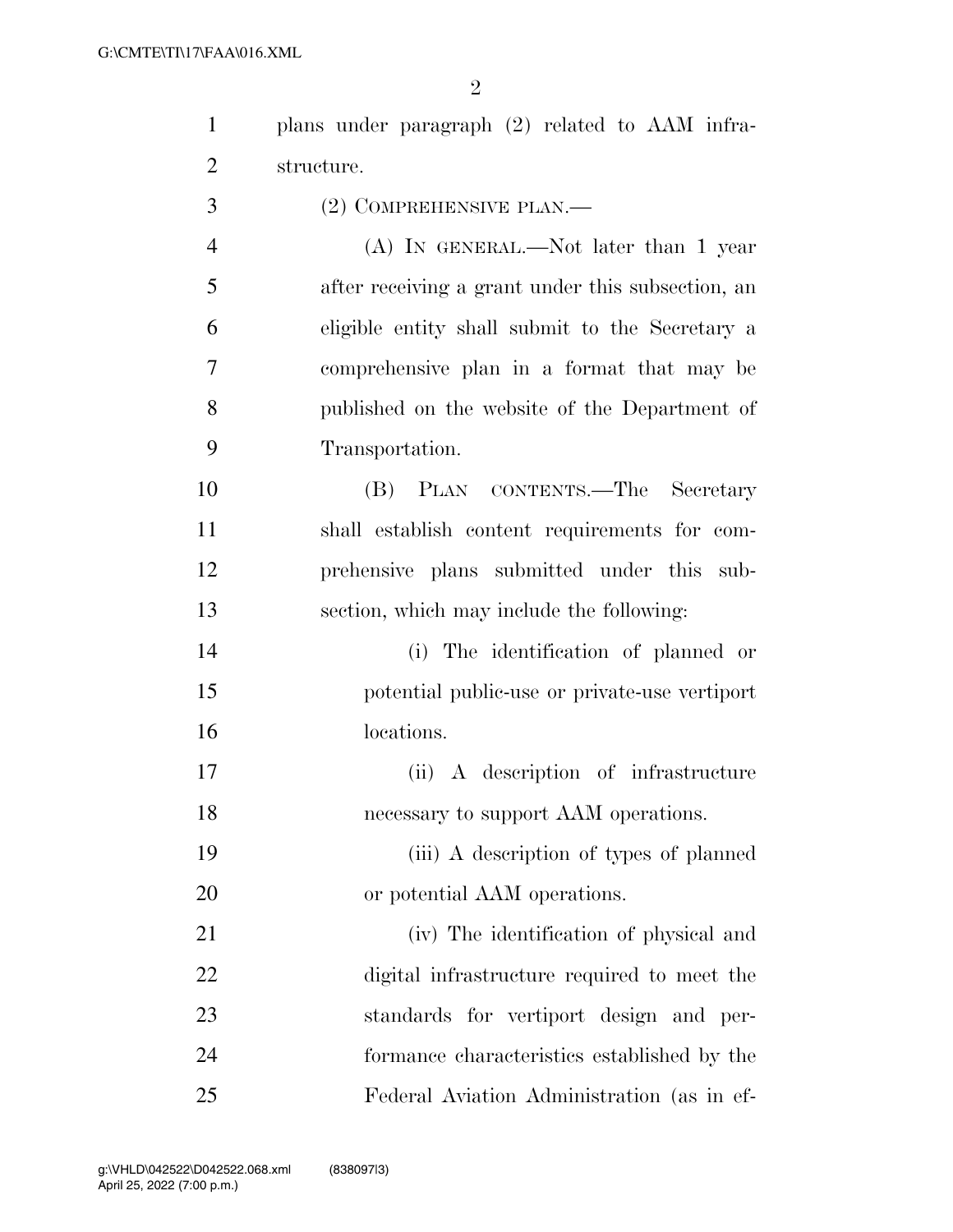| $\mathbf{1}$   | fect on the date on which the Secretary        |
|----------------|------------------------------------------------|
| $\overline{2}$ | issues a grant to an eligible entity), includ- |
| 3              | ing modifications to existing infrastructure   |
| $\overline{4}$ | and ground sensors, electric charging and      |
| 5              | other fueling requirements, electric utility   |
| 6              | requirements, wireless and cybersecurity       |
| 7              | requirements, and other necessary hard-        |
| 8              | ware or software.                              |
| 9              | (v) A description of potential environ-        |
| 10             | mental effects of planned construction or      |
| 11             | siting of public-use vertiports, including ef- |
| 12             | forts to reduce the adverse effects of po-     |
| 13             | tential aviation noise.                        |
| 14             | (vi) A description of how planned pub-         |
| 15             | lic-use or private-use vertiport locations,    |
| 16             | including new or repurposed infrastruc-        |
| 17             | ture, fit into existing State and local trans- |
| 18             | portation systems and networks, includ-        |
| 19             | $ing$ —                                        |
| 20             | (I) connectivity to existing public            |
| 21             | transportation hubs and intermodal             |
| 22             | and multimodal facilities;                     |
| 23             | (II) opportunities to create new               |
| 24             | service to areas underserved by air            |
| 25             | transportation, without compromising           |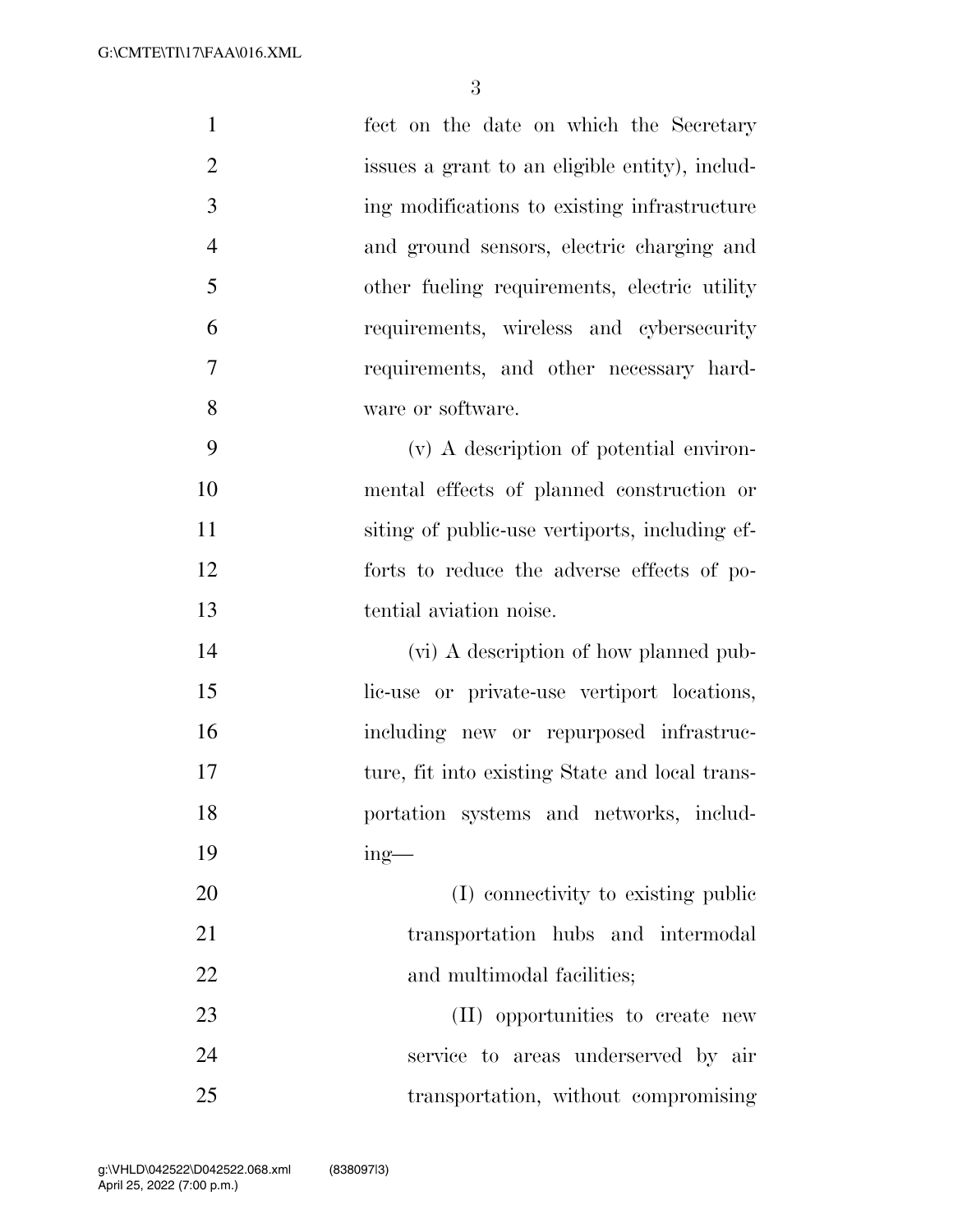| $\mathbf{1}$   | safety and efficiency of other facilities    |
|----------------|----------------------------------------------|
| $\overline{2}$ | and airspace users; and                      |
| 3              | (III) any potential conflicts to ex-         |
| $\overline{4}$ | isting aviation infrastructure that may      |
| 5              | arise from the proposed location of          |
| 6              | the vertiport.                               |
| 7              | (vii) A description of how public-use        |
| 8              | vertiport planning will be incorporated in   |
| 9              | State or metropolitan planning documents.    |
| 10             | (viii) The identification of the process     |
| 11             | an eligible entity will undertake to ensure  |
| 12             | an adequate level of community engage-       |
| 13             | ment for planned public-use vertiport loca-  |
| 14             | tions and planned or anticipated AAM op-     |
| 15             | erations, including engagement with under-   |
| 16             | served communities, individuals with dis-    |
| 17             | abilities, and racial and ethnic minorities, |
| 18             | to address equity of access and other prior- |
| 19             | ities.                                       |
| 20             | (ix) The identification of the actions       |
| 21             | necessary for an eligible entity to under-   |
| 22             | construction of public-use<br>the<br>take    |
| 23             | vertiports, such as planning studies to as-  |
| 24             | sess existing infrastructure, environmental  |
| 25             | studies, studies of projected economic ben-  |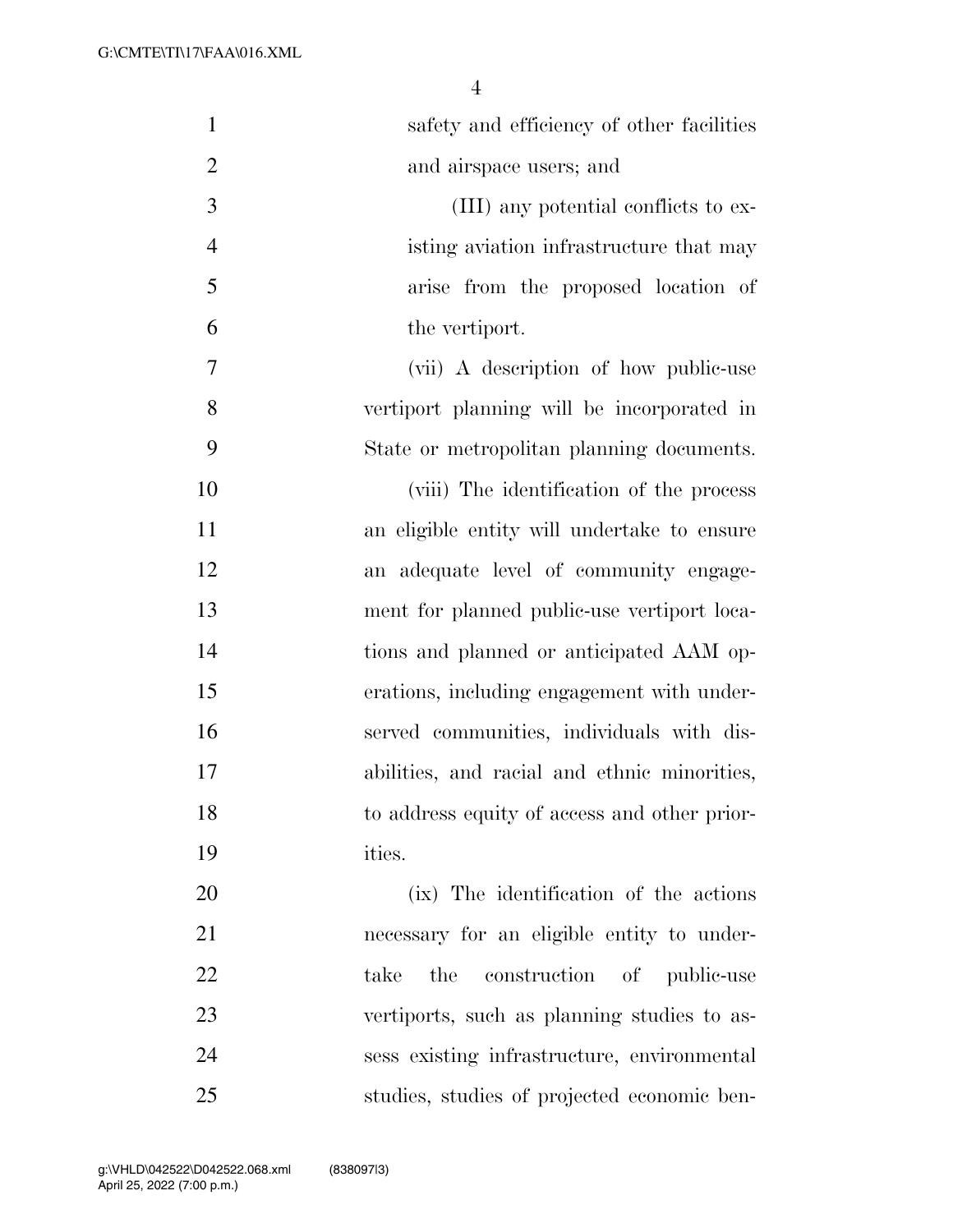G:\CMTE\TI\17\FAA\016.XML

| $\mathbf{1}$   | efit to the community, lease or acquisition              |
|----------------|----------------------------------------------------------|
| $\overline{2}$ | of an easement or land for new infrastruc-               |
| $\mathfrak{Z}$ | ture, and activities related to other capital            |
| $\overline{4}$ | costs.                                                   |
| 5              | (x) The identification of State, local,                  |
| 6              | or private sources of funding an eligible                |
| 7              | entity may use to assist with the construc-              |
| 8              | tion or operation of a public-use vertiport.             |
| 9              | (3) APPLICATION.—To apply for a grant under              |
| 10             | this subsection, an eligible entity shall provide to the |
| 11             | Secretary an application in such form, at such time,     |
| 12             | and containing such information as the Secretary         |
| 13             | may require.                                             |
| 14             | $(4)$ SELECTION.—                                        |
| 15             | (A) IN GENERAL.—In awarding grants                       |
| 16             | under this subsection, the Secretary shall con-          |
| 17             | sider the following:                                     |
| 18             | (i) Geographic diversity.                                |
| 19             | (ii) The need for comprehensive plans                    |
| 20             | that—                                                    |
| 21             | (I) ensure the safe integration of                       |
| 22             | AAM operations into the National                         |
| 23             | Airspace System;                                         |
| 24             | (II) improve transportation safe-                        |
| 25             | ty, connectivity, access, and equity in                  |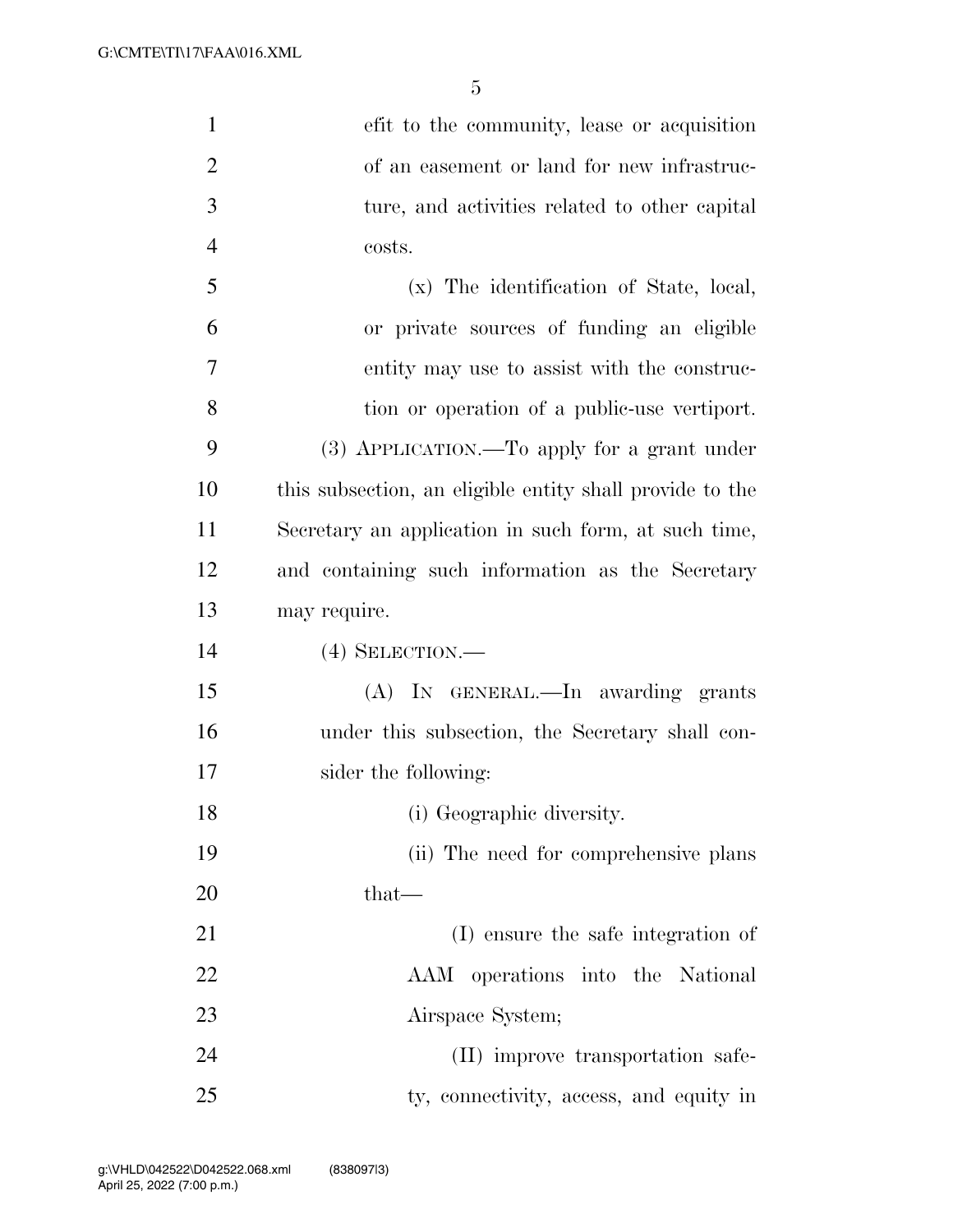| $\mathbf{1}$   | both rural and urban regions in the                |
|----------------|----------------------------------------------------|
| $\mathbf{2}$   | United States;                                     |
| 3              | (III) leverage existing public                     |
| $\overline{4}$ | transportation systems and intermodal              |
| 5              | and multimodal facilities;                         |
| 6              | (IV) reduce surface congestion                     |
| $\overline{7}$ | and the environmental impacts of                   |
| 8              | transportation;                                    |
| 9              | (V) grow the economy and create                    |
| 10             | jobs in the United States; and                     |
| 11             | (VI) encourage community en-                       |
| 12             | gagement when planning for AAM re-                 |
| 13             | lated infrastructure.                              |
| 14             | PRIORITY.—The Secretary shall<br>(B)               |
| 15             | prioritize awarding grants under this subsection   |
| 16             | to eligible entities that partner with commercial  |
| 17             | AAM entities, institutions of higher education,    |
| 18             | research institutions, or other relevant stake-    |
| 19             | holders to develop and prepare a comprehensive     |
| 20             | plan.                                              |
| 21             | (5) GRANT AMOUNT.—Each grant made under            |
| 22             | this subsection shall be made in an amount that is |
| 23             | not more than $$1,000,000$ .                       |
| 24             | $(6)$ BRIEFING.—                                   |
|                |                                                    |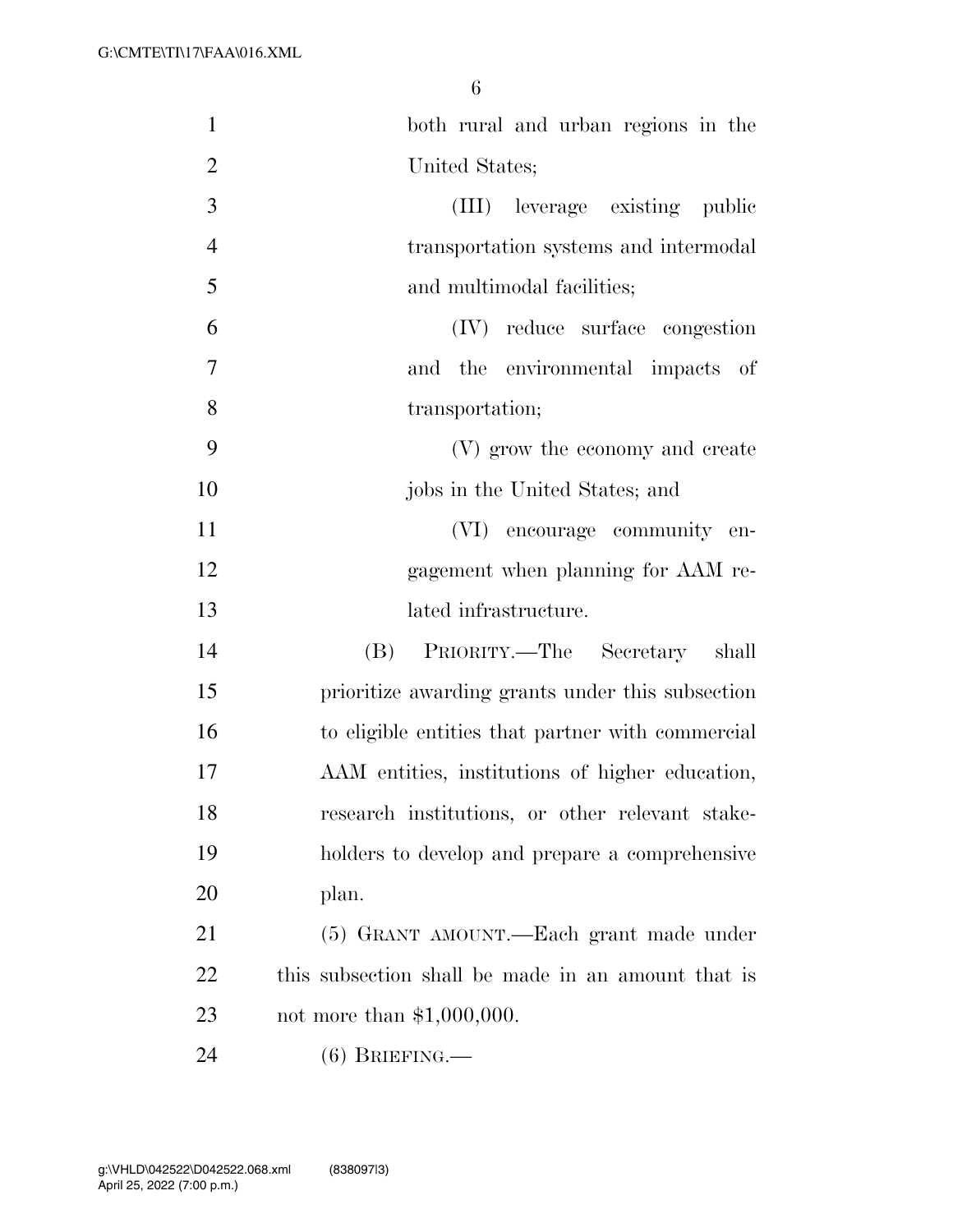| $\mathbf{1}$   | (A) IN GENERAL.—Not later than 180              |
|----------------|-------------------------------------------------|
| $\overline{2}$ | days after the first comprehensive plan is sub- |
| 3              | mitted under paragraph $(2)$ , and every 180    |
| $\overline{4}$ | days thereafter, the Secretary shall provide a  |
| 5              | briefing to the appropriate committees of Con-  |
| 6              | gress on the comprehensive plans submitted to   |
| 7              | the Secretary under such paragraph.             |
| 8              | (B) CONTENTS.—The briefing required             |
| 9              | under subparagraph (A) shall include—           |
| 10             | (i) an evaluation of all planned or pro-        |
| 11             | posed public-use vertiport locations in-        |
| 12             | cluded in the comprehensive plans sub-          |
| 13             | mitted under paragraph (2) and how such         |
| 14             | planned or proposed public-use vertiport        |
| 15             | locations may fit into the overall United       |
| 16             | States transportation system and network;       |
| 17             | and                                             |
| 18             | (ii) a description of lessons or best           |
| 19             | practices learned through the review of         |
| $20\,$         | comprehensive plans and how the Sec-            |
| 21             | retary will incorporate any such lessons or     |
| 22             | best practices into Federal standards or        |
| 23             | guidance for the design and operation of        |
| 24             | AAM infrastructure and facilities.              |
| 25             | (c) CONSTRUCTION GRANTS.-                       |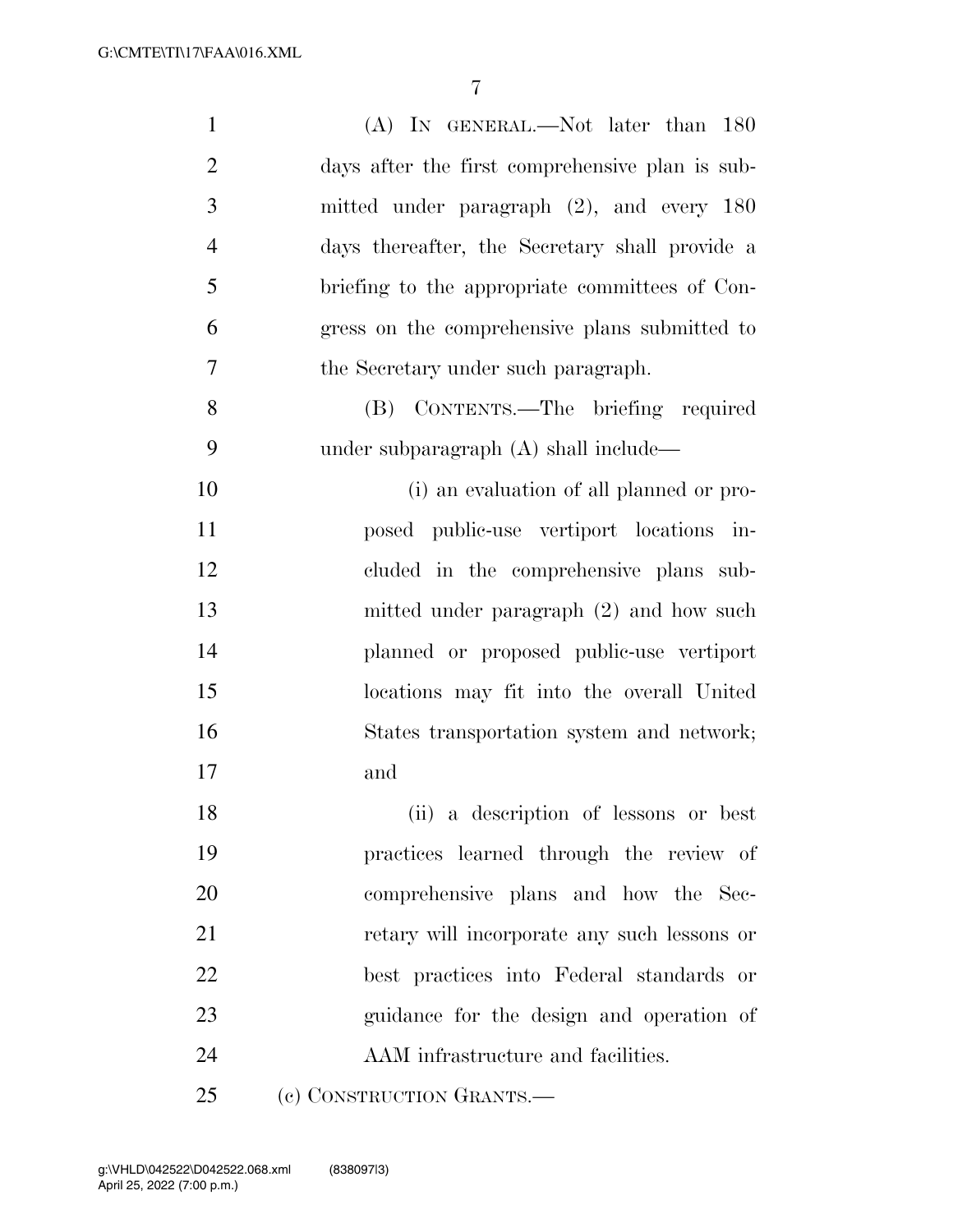(1) IN GENERAL.—The Secretary may award grants to covered recipients to carry out construc-tion activities described under paragraph (2).

 (2) ELIGIBLE USES.—A covered recipient may use grant funds awarded under this subsection for design, bidding, and environmental study activities, and other capital costs, as the Secretary determines appropriate, directly related to the construction of a public-use vertiport or associated infrastructure pur- suant to the comprehensive plan submitted by such covered recipient.

 (3) REQUIREMENTS.—The requirements of sub- sections (b) and (c) of section 47112 of title 49, United States Code, and section 50101 of such title, shall apply to a grant awarded under this sub-section.

 (4) LIMITATION.—The Secretary may not award a grant under this subsection—

 (A) for the acquisition, conversion, or ret-rofitting of AAM aircraft; or

 (B) for the construction of private-use vertiports or associated infrastructure.

 (5) GRANT TIMING.—The Secretary may not issue a grant under this subsection until—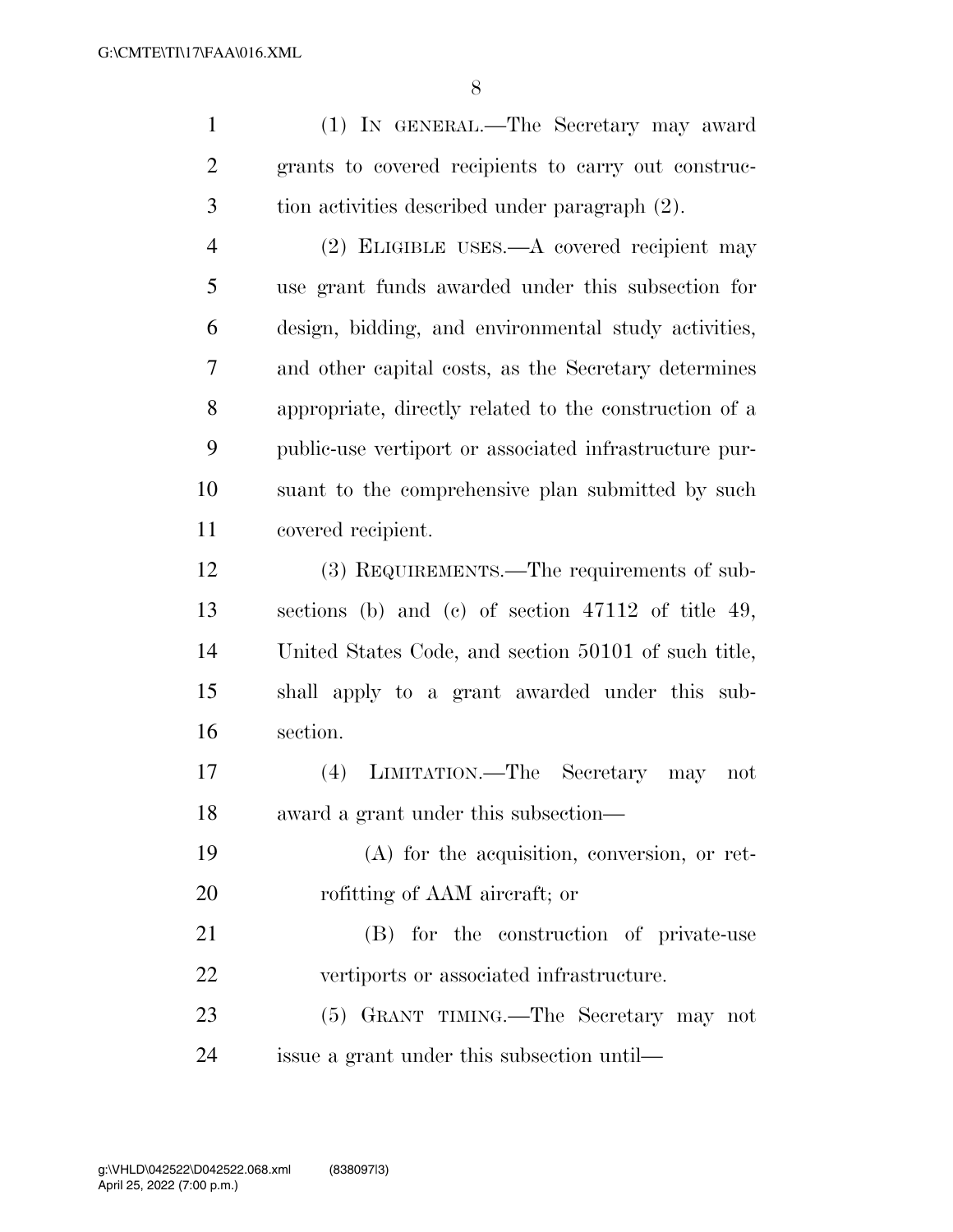| $\mathbf{1}$   | (A) the Administrator of the Federal Avia-         |
|----------------|----------------------------------------------------|
| $\overline{2}$ | tion Administration has—                           |
| 3              | (i) certified 2 or more models of air-             |
| $\overline{4}$ | craft designed to provide AAM transpor-            |
| 5              | tation under part 23, 25, 27, or 29 of title       |
| 6              | 14, Code of Federal Regulations; and               |
| 7              | (ii) published an advisory circular con-           |
| 8              | taining appropriate standards for vertiport        |
| 9              | design and performance characteristics and         |
| 10             | vertiport siting.                                  |
| 11             | (B) the Secretary has—                             |
| 12             | (i) determined that 2 or more AAM                  |
| 13             | operators hold certificates under part 119         |
| 14             | of title 14, Code of Federal Regulations,          |
| 15             | for such operators to perform air carrier          |
| 16             | operations covered under part 135 of such          |
| 17             | title; and                                         |
| 18             | (ii) issued, to 2 or more air carriers             |
| 19             | formed to provide AAM transportation,              |
| 20             | certificates under chapter 411 of title 49,        |
| 21             | United States Code.                                |
| 22             | (d) AUTHORIZATION OF APPROPRIATIONS.               |
| 23             | (1) AUTHORIZATION.—There are authorized to         |
| 24             | be appropriated to the Secretary to carry out this |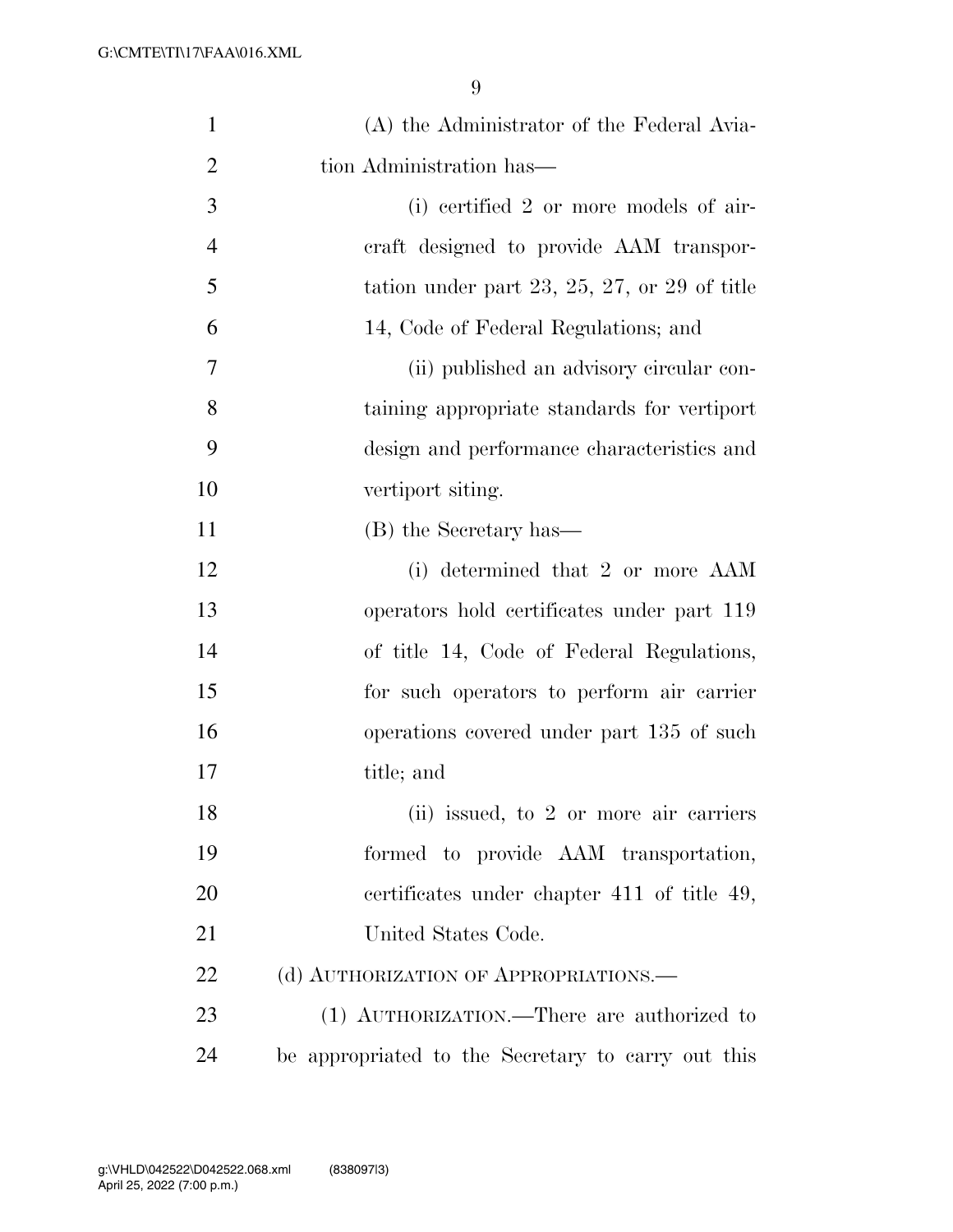| $\mathbf{1}$   | section \$12,500,000 for each of fiscal years 2022    |
|----------------|-------------------------------------------------------|
| $\overline{2}$ | and 2023, to remain available until expended.         |
| 3              | ADMINISTRATIVE EXPENSES.—Of<br>the<br>(2)             |
| $\overline{4}$ | amounts made available under paragraph (1), the       |
| 5              | Secretary may retain up to 1 percent for personnel,   |
| 6              | contracting, and other costs to establish and admin-  |
| 7              | ister the pilot program under this section.           |
| 8              | (e) TERMINATION.—                                     |
| 9              | (1) IN GENERAL.—No grant may be awarded               |
| 10             | under this section after September 30, 2023.          |
| 11             | (2) CONTINUED FUNDING.—Funds authorized               |
| 12             | to be appropriated pursuant to subsection (d) may     |
| 13             | be expended after September 30, 2023—                 |
| 14             | (A) for grants awarded prior to September             |
| 15             | $30, 2023;$ and                                       |
| 16             | (B) for administrative expenses.                      |
| 17             | (f) DEFINITIONS.—In this Act:                         |
| 18             | (1) ADVANCED AIR MOBILITY; AAM.—The terms             |
| 19             | "advanced air mobility" and "AAM" mean an air         |
| 20             | transportation system that transports individuals     |
| 21             | and property between points in the United States      |
| 22             | using aircraft, such as remotely piloted, autonomous, |
| 23             | or vertical take-off and landing aircraft, including  |
| 24             | those powered by electric or hybrid driven propul-    |
| 25             | sion, in both controlled and uncontrolled airspace.   |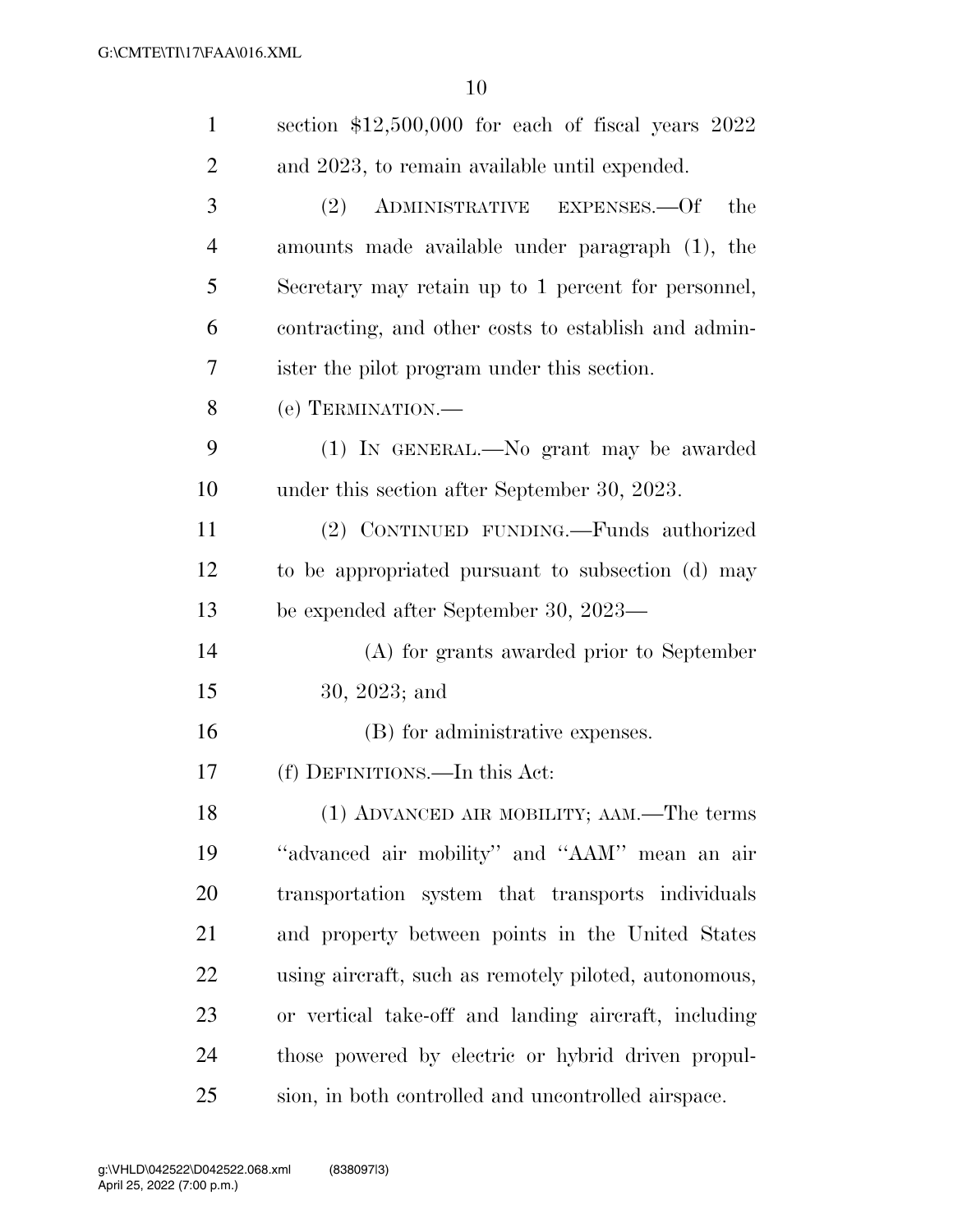| $\mathbf{1}$   | (2) APPROPRIATE COMMITTEES<br>$CON-$<br>OF           |
|----------------|------------------------------------------------------|
| $\overline{2}$ | GRESS.—The term "appropriate committees of Con-      |
| 3              | gress" means the Committee on Transportation and     |
| $\overline{4}$ | Infrastructure of the House of Representatives and   |
| 5              | the Committee on Commerce, Science, and Trans-       |
| 6              | portation of the Senate.                             |
| 7              | (3) COMMERCIAL AAM ENTITIES.—The term                |
| 8              | "commercial AAM entities" means-                     |
| 9              | (A) manufacturers of aircraft, avionies,             |
| 10             | propulsion systems, and air traffic management       |
| 11             | systems related to AAM; and                          |
| 12             | (B) intended commercial operators of AAM             |
| 13             | aircraft and systems.                                |
| 14             | (4) COVERED RECIPIENT.—The term "covered             |
| 15             | recipient" means the recipient of a grant under sub- |
| 16             | section (b) who has submitted a comprehensive        |
| 17             | $plan$ —                                             |
| 18             | (A) that has been reviewed by the Sec-               |
| 19             | retary pursuant to subsection (b); and               |
| 20             | (B) that the Secretary has determined con-           |
| 21             | tains proposed projects that comply with the         |
| 22             | standards for vertiport design, performance,         |
| 23             | and siting characteristics described in a pub-       |
| 24             | lished advisory circular.                            |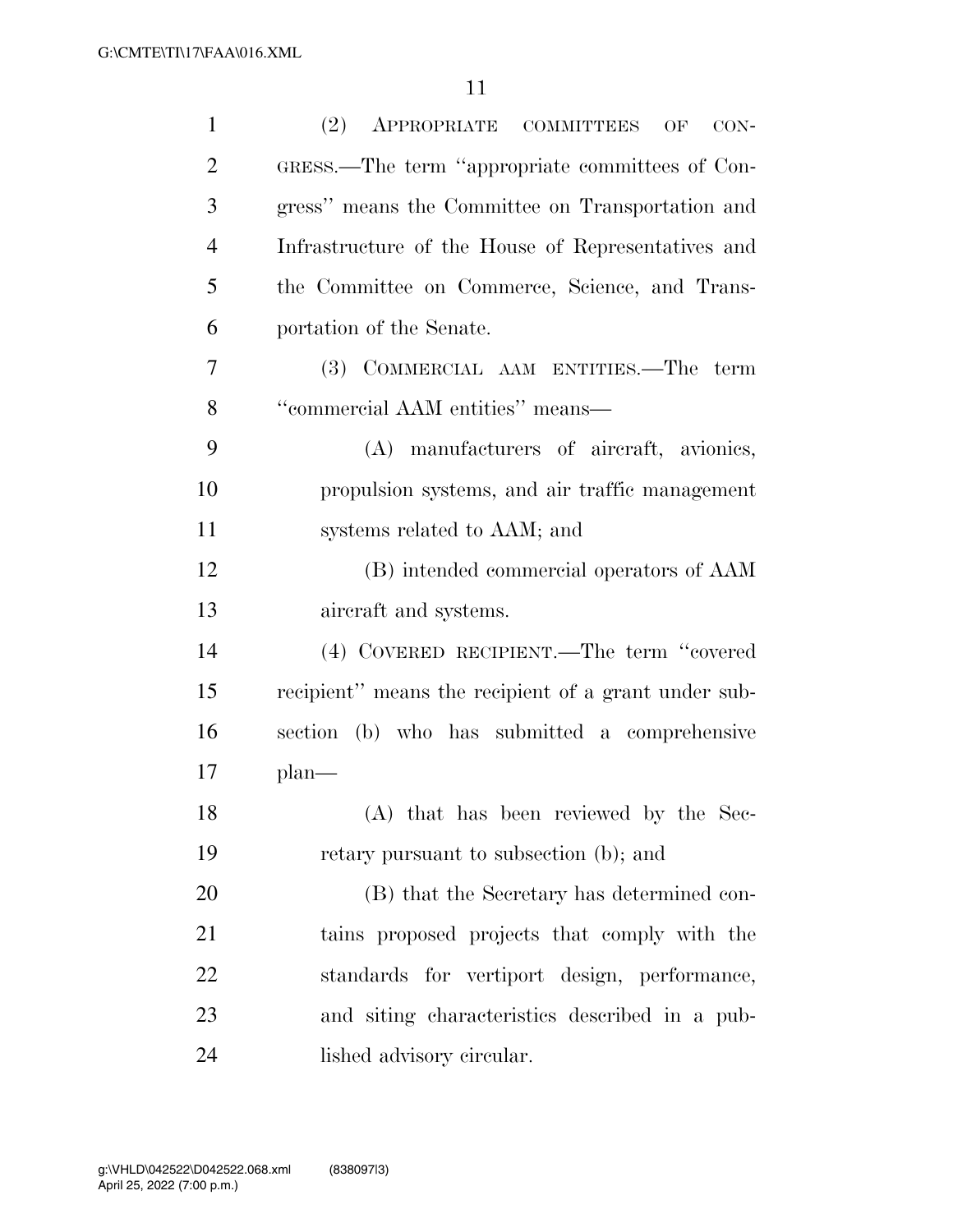| $\mathbf{1}$   | (5) ELIGIBLE ENTITY.—The term "eligible enti-         |
|----------------|-------------------------------------------------------|
| $\overline{2}$ | ty" means—                                            |
| 3              | (A) a State, local, or Tribal government,             |
| $\overline{4}$ | including a political subdivision thereof;            |
| 5              | (B) an airport sponsor;                               |
| 6              | (C) a transit agency;                                 |
| 7              | $(D)$ a port authority;                               |
| 8              | (E) a metropolitan planning organization;             |
| 9              | <b>or</b>                                             |
| 10             | (F) any combination or consortium of the              |
| 11             | entities described in subparagraphs (A) through       |
| 12             | (E).                                                  |
| 13             | (6)<br>METROPOLITAN PLANNING<br>ORGANIZA-             |
| 14             | TION.—The term "metropolitan planning organiza-       |
| 15             | tion" has the meaning given such term in section      |
| 16             | 5303(b) of title 49, United States Code.              |
| 17             | (7) PUBLIC-USE VERTIPORT.—The term "pub-              |
| 18             | lic-use vertiport" means a designated location used   |
| 19             | or intended to be used for public purposes and to     |
| 20             | support AAM operations, including the landing,        |
| 21             | takeoff, loading, taxiing, parking, and storage of    |
| 22             | vertical take-off and landing aircraft.               |
| 23             | (8) STATE.—The term "State" means a State             |
| 24             | of the United States, the District of Columbia, Puer- |